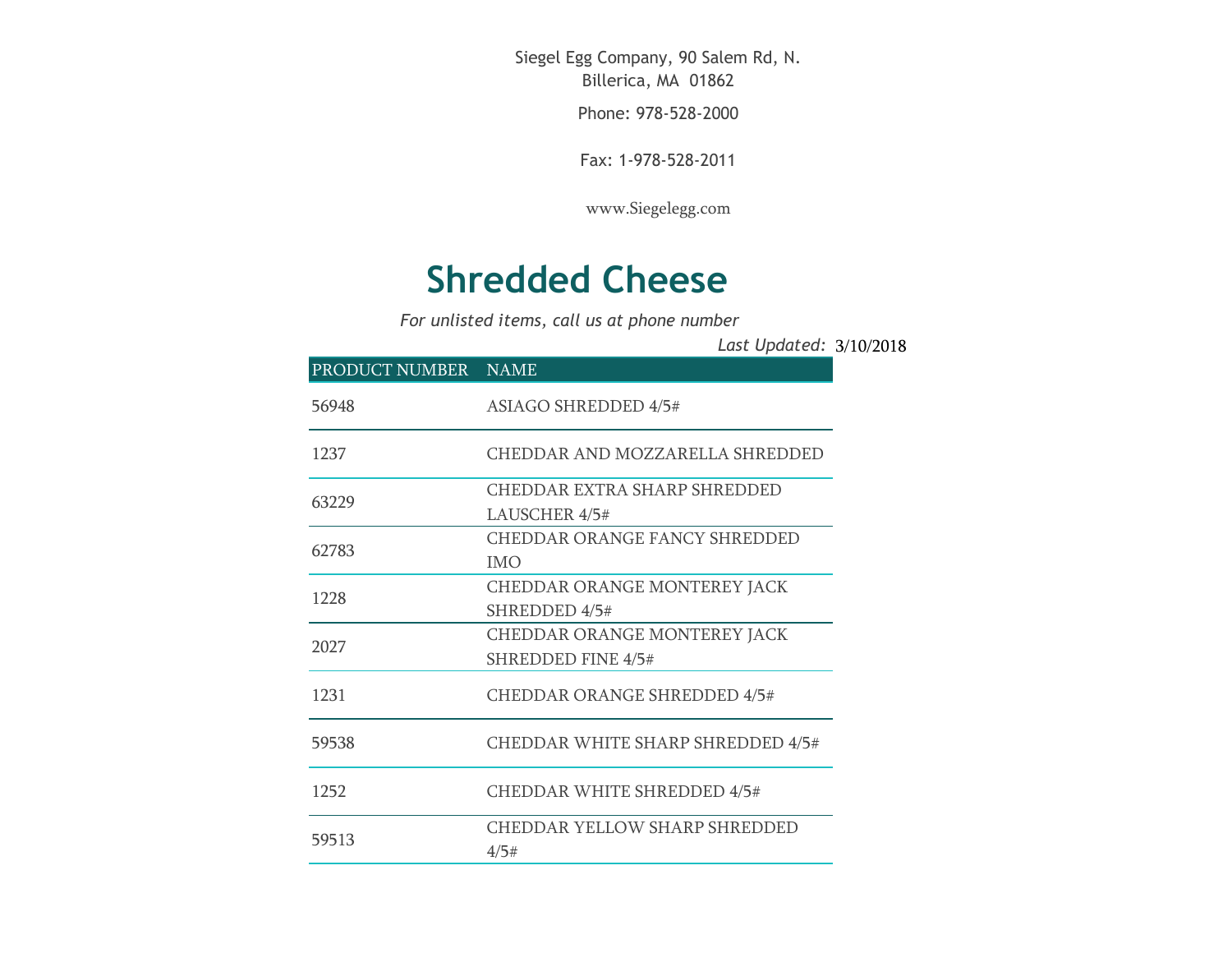| PRODUCT NUMBER NAME |                                                        |
|---------------------|--------------------------------------------------------|
| 59296               | <b>CHEDDAR YELLOW SHREDDED 12/8OZ</b>                  |
| 59519               | <b>GRUYERE SHREDDED 4/5#</b>                           |
| 63243               | MONTEREY JACK SHRED RBST FREE 4/5#<br>SAPUTO #210512   |
| 1225                | <b>MONTEREY JACK SHREDDED 4/5#</b>                     |
| 63233               | MONTEREY JACK SHREDDED RBST FREE<br>4/5#               |
| 63256               | MOZZ LMPS SHRED RSBT FREE 6/5#<br><b>SAPUTO 988676</b> |
| 56946               | MOZZARELLA AND PROVOLONE<br>SHREDDED 4/5#              |
| 55917               | MOZZARELLA SHREDDED 12/8OZ                             |
| 1246                | MOZZARELLA SHREDDED PART SKIM 4/5#                     |
| 56370               | MOZZARELLA WHOLE MILK SHREDDED<br>EMPIRE 4/5#          |
| 63354               | PARMESAN SHRED 4/5# NK                                 |
| 1258                | PARMESAN SHREDDED 2/5# DE ROBIO                        |
| 59402               | PARMESAN SHREDDED 2/5# SIEGEL                          |
| 60283               | ROMANO SHREDDED 2/5#                                   |
| 63356               | <b>SHREDDED ASIAGO 4/5# NK</b>                         |
| 63448               | SHREDDED WHITE AMERICAN CHEESE<br>6/5#                 |
| 60747               | SWISS AND CHEDDAR SHARP WHITE<br><b>SHREDDED</b>       |